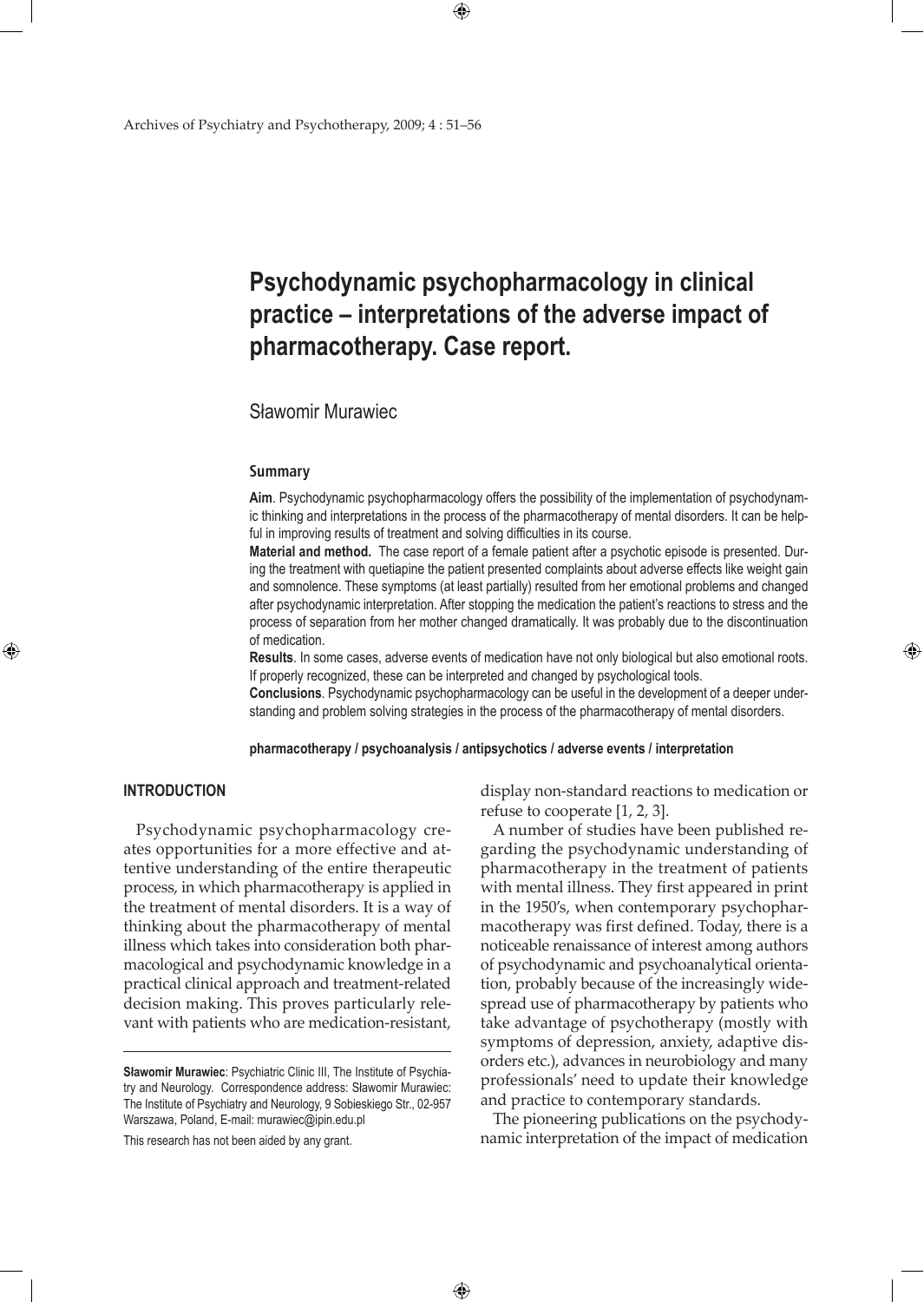⊕

used in psychiatry appeared in the USA [4] and Canada [5, 6, 7, 8, 9]. They analysed the effect of the impact of medication from the point of view of psychoanalysis. These studies were continued by such authors as Gutheil [10], Roose and Johannet [11], Nevins [12], V. Kapsambelis [13], Gottlieb [14], Resnik [15] and Gabbard [16, 17, 18]. Later on, however, in the 1970's and 1980's, such studies were only sporadically published. Today, the increased interest in the problems of the relation between psychoanalytical knowledge and pharmacotherapy is the focus of entire monographic issues of professional magazines, such as Revue Française de Psychanalyse, which are dedicated to the issue of pharmacotherapy in psychiatry (Les psychotropes sur le divan, 2002;66) [19]. Other examples include articles in the American Journal of Psychotherapy [20, 21, 22], the 2006/3 issue of the Journal of the American Psychoanalytic Association [23], the 2007 series of studies from the Austen Riggs Centre published in the Journal of American Academy of Psychoanalysis and Dynamic Psychiatry (including amongst others works by D. Mintz and B. Belnap on psychodynamic psychopharmacotherapy) [1, 2, 24, 25], or the studies published in the Bulletin of the Menninger Clinic [26, 27, 28]. There is also Ostow [29], who published his first works in this subject area in the 1960's and is still actively researching and publishing new articles. Altogether a few dozen substantial publications have appeared in recent years, but any detailed discussion of these is beyond the aim and subject matter of this article.

The case study presented here illustrates an attempt to apply psychodynamic psychopharmacotherapy in clinical practice.

## **CASE STUDY**

⊕

The subject is a 25 year old patient hospitalised in the psychiatric ward with a diagnosis of acute polymorphic psychotic disorder. Her medical record tells us that the clinical picture of her illness was dominated by a disorganization of psychic functions and an increased labile affect. Prior to hospitalisation, the patient cried often and could not function effectively. She only spoke in single unrelated words or disconnected sentences, stopped going to work and either stayed in

bed or paced around her parents' flat, in which she lived at the time. Finally, due to an intensified disorganisation of her speech and behaviour, difficulties with establishing rational contact and a state of increased agitation, she was hospitalized. She was medicated with quetiapine and after a while also with citalopram, because of her lowered mood after the initial few days. She was discharged in a much improved state and it was recommended that she continue pharmacotherapy and begin psychotherapy. The patient registered at the outpatient clinic, where she continued to be medicated with the drugs initially prescribed in the hospital.

In therapy it was revealed that her hospitalization was preceded by a break-up with her partner of a few years. The relationship was described as a peculiar emotional bond, in which the patient was entirely subordinated to her partner and was fused with him emotionally. She was always available to him, tried to meet all of his expectations, to have his thoughts and feelings. She was continually preoccupied with experiencing the relationship and thinking about it. In the interview she also told the therapist that she had a similar symbiotic emotional relationship with her mother.

⊕

## **Situation I**

 $\bigoplus$ 

During the therapy session the patient complained of weight gain, which she thought was caused by taking quetiapine. She said: "I've put on a lot of weight since I've been taking quetiapine. I've already put on 6 kg. I've been thinking of food all day and I get up at night to eat. All I can think of is food". Weight gain is one of the most frequently reported adverse effects of second generation antipsychotic medication and it may be a side effect of taking quetiapine [30]; therefore the patient's complaints could have been treated routinely as the side effect of the medication. However, in a longer conversation with the patient and after the analysis of what she had said to date, it was suggested to her that she consider two options: first that she gained weight as a result of taking medication, and second that perhaps her increased appetite and weight gain happened for other reasons, especially feeling emotionally empty.

Archives of Psychiatry and Psychotherapy, 2009; 4 : 51–56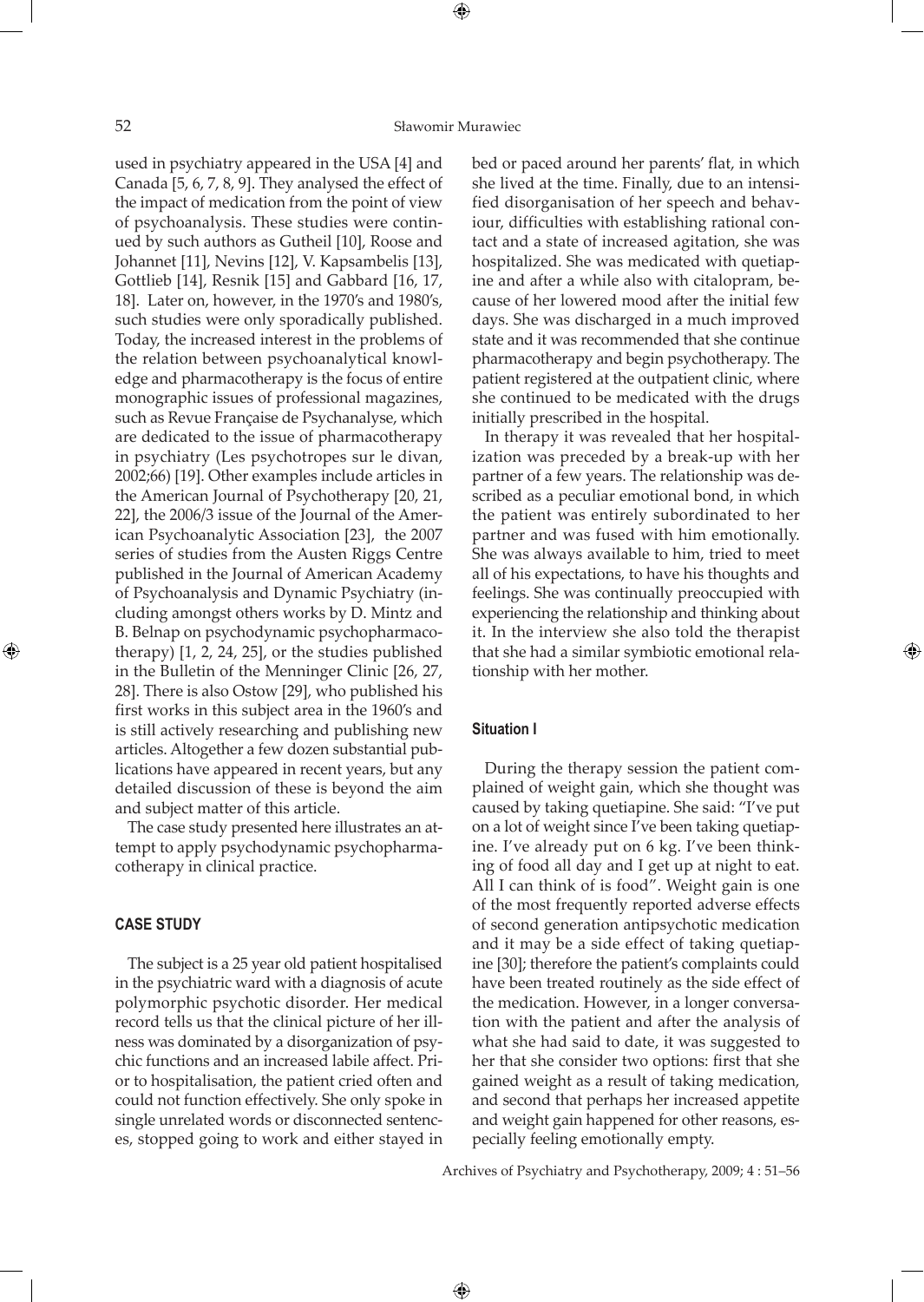⊕

The patient said that when she was in the relationship with her former partner she did not feel like eating a lot but she felt that "her stomach was full and she had a lump in her throat". She also said: "I begin to eat a lot whenever I'm alone, and since I've split up with my boyfriend and moved out of my mother's house I have this sucking sensation in my stomach all the time, and it feels empty. When I'm with someone, food might as well not exist. I don't feel the hunger or the emptiness – I am excited and animated then, I don't have to eat. When I'm alone I miss this feeling so I begin to eat".

Eating and the relationship with her partner had a similar quality, which she described as follows: "Eating and my relationships with my boyfriend are both such that I feel bad afterwards, I feel aversion towards myself. Whenever I left my boyfriend's house I felt dirty, I felt aversion towards myself. When I eat a lot I also feel aversion towards myself; that it looks like I stuffed myself again.".

The patient started talking about her feeling that subjectively she felt as if something important was missing from her inside. She said that she felt as if what was missing was: "… a filter of some sort, like I am filled with horrible dirt. When I lived with my mother at home, every day we talked from the early morning, and she talked things through.. Now that I moved out I have no one to talk to and I feel this dirt inside me". The following week, the patient came for her visit early and said that she had to leave early as well. After the previous conversation with the therapist, she stopped eating as much during the day and stopped getting up to eat at night. She began to take care of herself and joined a physical activity class. Her activities had a definite mark of hyperactivity and she felt much more anger towards the people from her immediate circle. The patient saw a relation between various aspects of the change in her mood. She said: "I'm not stuffing myself all the time so perhaps this is why I'm so angry".

⊕

The patient's relationship with her mother also changed considerably during this time. The patient started living alone. Her mother, who initially phoned her all the time and with whom the patient talked about everything she did and described every person she met, stopped phoning so much. The patient returned to work, in which she was very much involved, and tried to spend as much time as possible at work. Her relationships with her colleagues have improved, especially with men, because as she said: "Things are different now because before I was crying all the time and didn't talk to anyone so I had no contact with people. Now, when we can have a normal conversation, they are delighted and they take care of me in spite of my anger".

During the holidays the patient stayed at her parents' house again. After this period she came for a visit and said that although she did not feel an increased appetite, she "slept all the time after this medication". She had never previously complained of drowsiness. During the interview, the patient was able to realize herself that she used the pretext of taking psychotropic medication to restrict contact with her family during the holidays. In the period under discussion, the patient took steps to separate herself from her family; the holiday stay with her parents was difficult for her emotionally, so the "drowsiness" occurred, which she experienced subjectively. This drowsiness let her participate only in family celebrations, whereas otherwise she spent most of her time alone in her room.

#### **Situation II**

 $\bigoplus$ 

The patient decided to stop taking quetiapine entirely of her own account and after a few weeks came for a visit. She said that she went back to live with her mother because she started feeling much worse once she stopped taking her medication. She felt increased anxiety and feared the world around her. Although she was able to live alone before, and separate herself from her parents and limit her contacts with them, now she behaved altogether differently. She lived with her mother, with whom she spent most of her time after work. When she was at home she spent practically all her time with her mother; only then did she feel safe. She felt that something bad could happen to her, so she demanded that her mother reassure her, tell her that everything was going to be alright. Each time before leaving home, she had spent a long time demanding that her mother reassure her that nothing wrong was going to happen to her and that everything was going to be fine. Her

Archives of Psychiatry and Psychotherapy, 2009; 4 : 51–56

⊕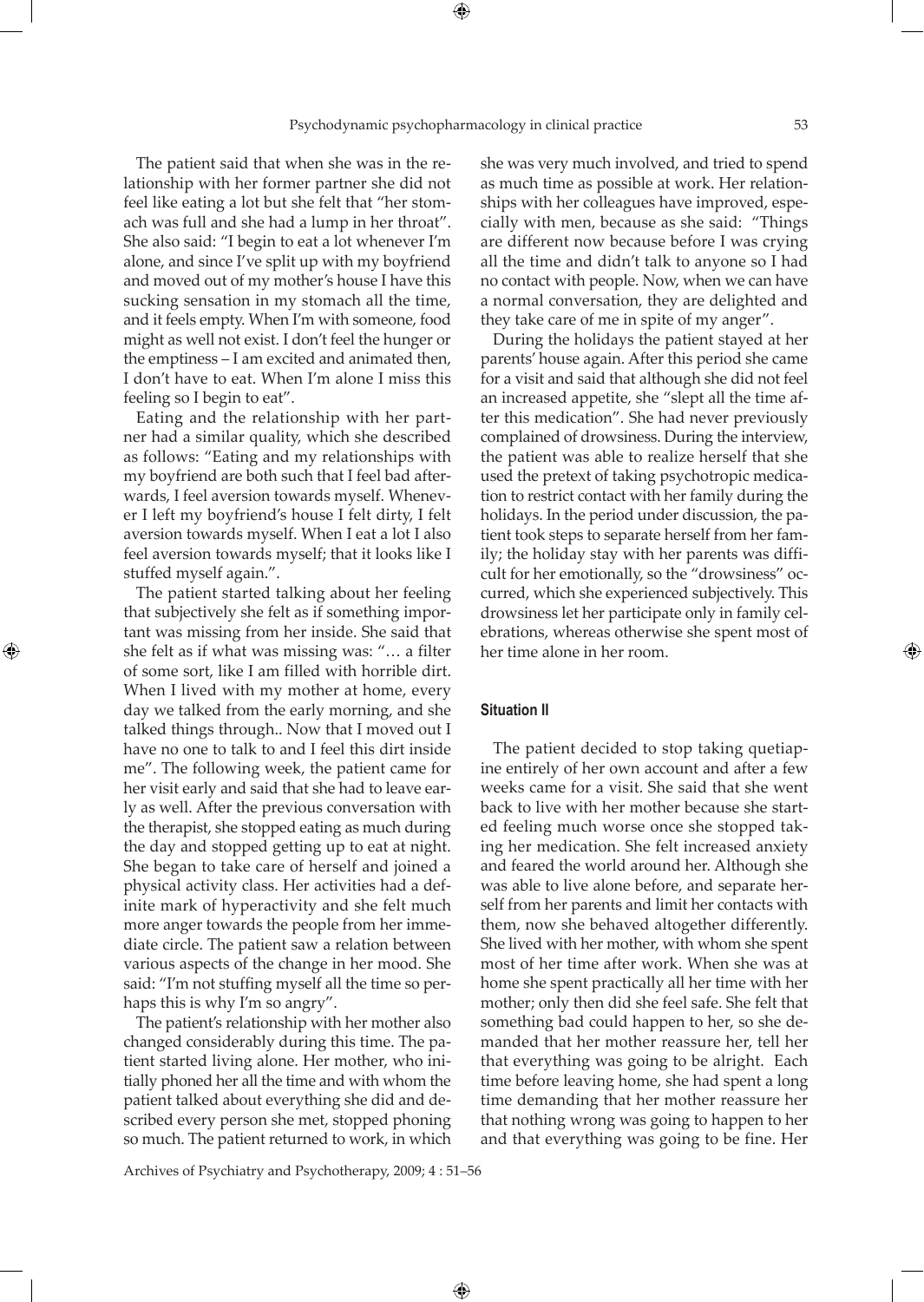#### 54 Sławomir Murawiec

mother put her to bed in the evening and sometimes she slept with her. The patient noticed that the way she felt changed when she stopped taking quetiapine and she thought that the calming effect that the medication had on her was now equivalent to the calming presence of her mother. She started calling her mother, apparently jokingly, with the name of the drug. During the visit she quoted the following exchange with her mother as an example. The patient to her mother: "Quetiapine, come here for a while"; Mother to the patient: "Quetiapine is busy in the kitchen cooking, can't come now."

Once she stopped taking quetiapine the patient had difficulties sleeping. The pattern of her excessive eating also changed. Now the patient started having attacks reminiscent of bulimia: she ate a lot in a very short time, for example when she came back from work, but she did not vomit.

#### **DISCUSSION**

⊕

The medication used in pharmacotherapy can have the effect of changing the way one feels subjectively, one's mood, ways of experiencing things and interpreting reality, ways of thinking of oneself and others, one's fantasies and impressions; it can influence the psychic structure, aims and aspirations of the person who takes it but also the possibilities of their realization, the way that various tasks in life are undertaken and the development processes that take place. Ostow, who has been studying pharmacotherapy analytically for over 40 years, thinks that, e.g., the impact of medication on the patient's mood influences the overall way of experiencing things and interpreting life's events, the way the patient perceives her- or himself, the type of fantasies she or he has and, through this extensive influence, the medication becomes the regulator of behaviour [29]. In this case study we can identify some important determinants of the impact of the medication within the patient's psychic structure and her attempts to undertake developmental changes (separation). When the drug is taken, the patient's psychic structure is clearly consolidated; she begins to be more self-reliant and autonomous, and takes steps to get stronger

independently from her parents and function independently, especially away from her mother.

It is the particular aim of this study to consider the fact that the patient's complaints, her accounts as regards to the medication's impact (especially its adverse impact) may be interpreted in various, not necessarily mutually exclusive, ways. Behavioural changes which could be perceived only in a biological context as the adverse effect of medication (increased weight, drowsiness) are interpreted psychologically and change under this influence. Other changes, which could be seen as "purely" psychological, such as the dynamics of the separation-individuation process and the dynamically changing relationship between the patient and her mother depend, perhaps, on the biological transformations caused by the pharmacotherapy-related changes in brain functions.

What is transparent in the case discussed here is the mutual replaceability of medication-relation-medication. Once the patient stopped taking quetiapine, she turned emotionally to her mother. She herself was clearly aware of this situation and even gave it a name by jokingly calling her mother by the name as the drug. In the first situation described here, we can see that the 'objective' adverse impact might have a clearly subjective dimension and may be interpreted psychodynamically. Putting on weight is a frequent adverse reaction to second generation antipsychotic drugs, including quetiapine [30]. It seems, however, that in the case of this particular patient putting on weight can probably be attributed to two simultaneously occurring sources, and could be partly modified by verbal interpretation. Some of this impact resulted from the emotional situation of the patient (feeling lonely, empty inside, emotionally "hungry") and the interpretation of this situation changed the intensity of the related behaviour i.e. after the interpretation, the excessive appetite and weight gain were controlled for some time (in spite of her taking the same medication in the same dosage). The patient did, however, activate her psychological and behavioural mechanisms, including hyperactivity (manic defence) and a stronger perception of negative emotions.

In the second situation described in this paper, we can consider an opposite direction of interpretation i.e. the relationship of psycholog-

Archives of Psychiatry and Psychotherapy, 2009; 4 : 51–56

 $\bigoplus$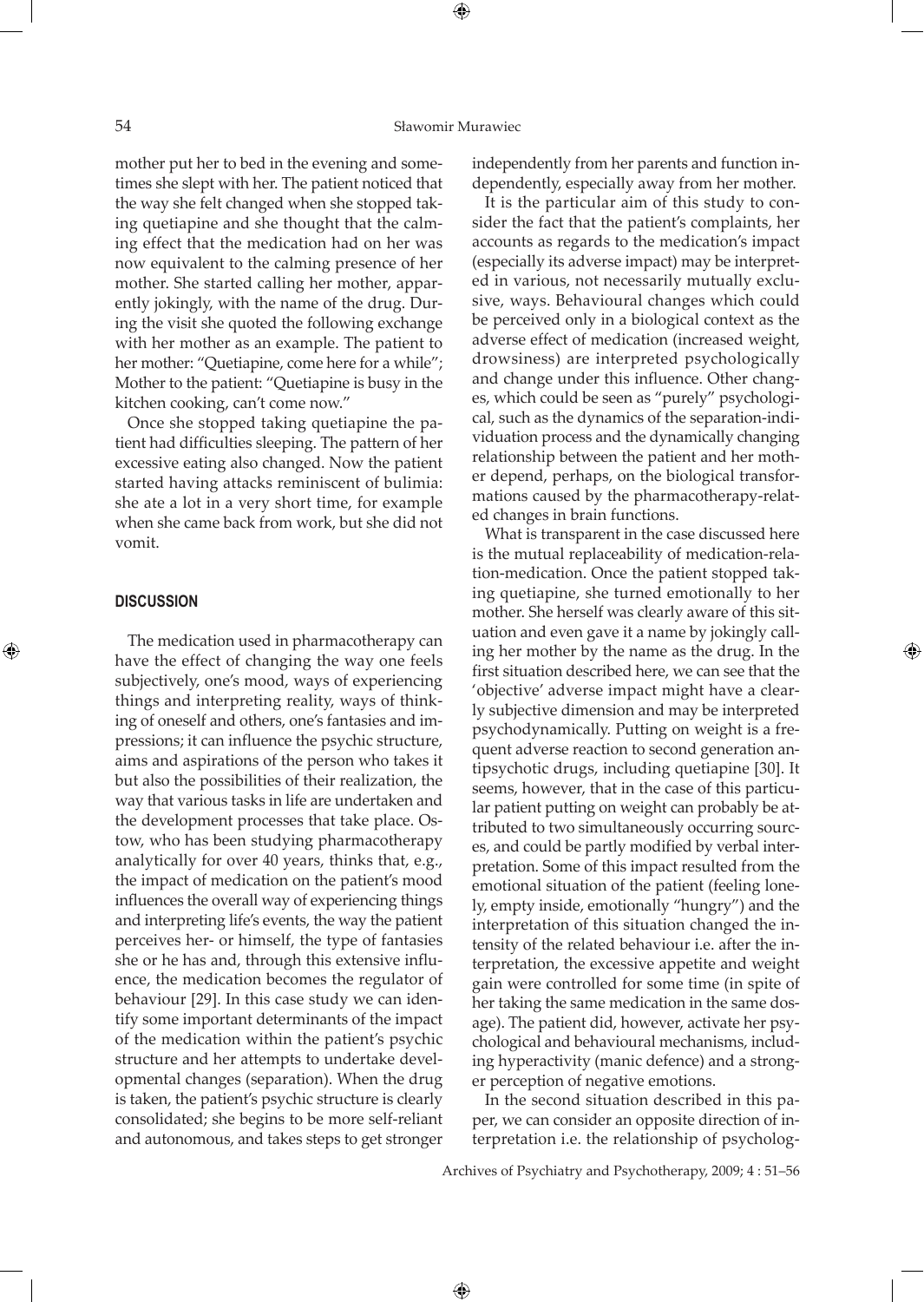ical behaviour to biological factors. Since the very beginning of their usage, to begin with in surgery, neuroleptics were to cause, first of all, the effect of being unresponsive to stimuli [31]. One of the first ever descriptions of the sensory isolation (effet d'isolement sensoriel) resulting from taking neuroleptics is attributed to the ground-breaking observations by Laborit, who used promethazine and chlorpromazine. He reported that his patients become semi-conscious and that the medication "may produce a veritable medicinal lobotomy") [31]. What is essential is that contemporary neurobiological research, although its conceptualisation is different to the observations made by Laborit, Delay and Deniker, also notes the analogous impact of antipsychotic medication. The latest hypothesis is that the dopaminergic mesolimbic system is involved in physiological brain activity and it mediates the detection of new, significant stimuli in the environment. In psychosis, the hyperactivity of this system is related to attributing more salient meanings to external stimuli and internal representations. Whereas the treatment with neuroleptics and second generation antipsychotics is linked with the effect of dampening the process of aberrant salience attribution through the antidopaminergic impact. [32].

⊕

If these facts were to be taken into account as the basis of our reasoning, it could be assumed that after the patient stopped taking quetiapine she subjectively, to put it in non-scientific language, "felt the reality surrounding her in a much stronger way". Perhaps the sensitization process was also taking place for a while. The discontinuation of the use of the drug not only made the patient capable of attributing meanings and perceiving new stimuli in a "correct", balanced way. It is also likely that the rebound attributions of meaning were on the increase. The patient started having stronger responses to the stimuli from the surrounding environment, which caused her to feel threatened and in need of new sources of security. Her mother was the source of "feeling safe" for her, so she went back to living with her, and she continually needed her mother's presence. At that time, her mother was used by her to create an "anti-stimulus defence". Understood in this way, the psychological and developmental processes which took place after the patient gave up the medication

were to a large degree conditioned by the withdrawal of quetiapine from the treatment.

Such interpretations of the way the patient felt and behaved during the treatment determined the therapeutic decisions. In the first situation it was recommended that the quetiapine treatment was maintained. The alternative decision to change the medication to another drug could be the consequence of attributing the weight gain and drowsiness to quetiapine. Whether the decision was right or not is open to discussion. Finally the patient stopped taking the medication, although she started complaining of appetite dysfunctions and periodic drowsiness (the difficulty for the patient was that she could not attribute the drowsiness to the drug any more). In the second situation, the therapist discussed in detail the psychological processes taking place and their relation to the discontinuation of pharmacotherapy. At the time, the patient positively refused any further pharmacotherapy.

#### **CONCLUSIONS**

The practical application of pharmacotherapy has many dimensions, such as the biological, psychological, social, cultural and economic. In many cases, taking psychodynamic factors into consideration may contribute to a more effective way of using medication in the treatment of mental disorders. This type of psychodynamic psychopharmacotherapy may provide assistance in the choice of optimal strategies in various clinical situations. It may contribute to an adequate interpretation of the processes which take place during treatment and in the choice of psychotherapeutic or pharmacological interventions, depending on the patient's needs.

## **REFERENCES**

 $\bigoplus$ 

- 1. Mintz D, Belnap B. A view from Riggs. Treatment resistance and patient authority –III. What is psychodynamic psychopharmacology? An approach to pharmacologic treatment resistance. J Am Acad Psychoanal Dyn Psychiatr 2006; 34: 581- 600.
- 2. Plakun EK. A view from Riggs. Treatment resistance and patient authority –III. "What is psychodynamic psychopharmacology? An approach to pharmacologic treatment resist-

Archives of Psychiatry and Psychotherapy, 2009; 4 : 51–56